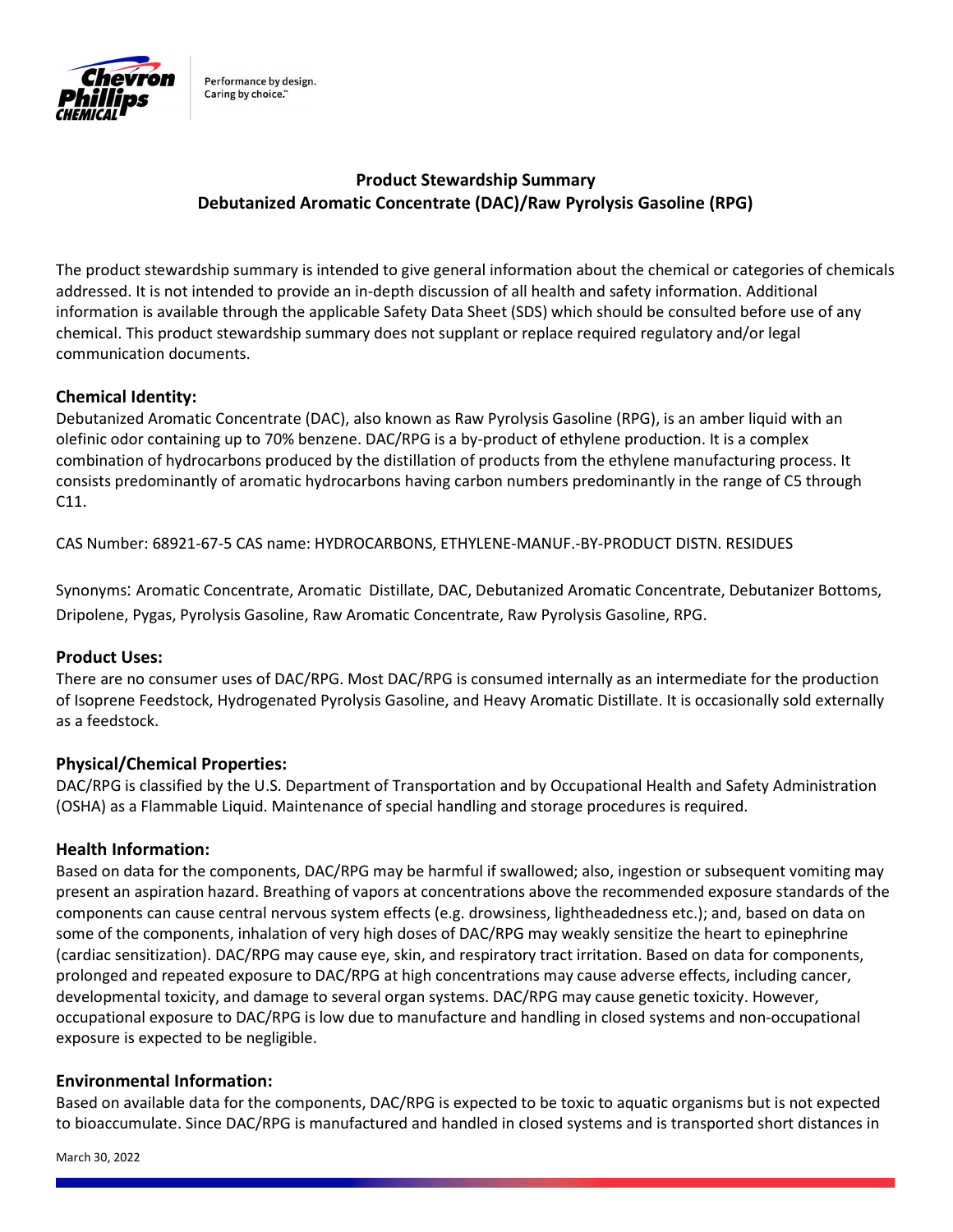

Performance by design. Caring by choice."

closed systems, environmental exposure to DAC/RPG is expected to be very low. If DAC/RPG is released to water or soil, it is expected to rapidly partition into the air where it will rapidly degrade (half-life of hours to days). The DAC/RPG components that do not evaporate quickly, are expected to be highly mobile in soil, and may reach ground water. Degradation of some components in soil and groundwater is expected to occur within a period of days, and other components are likely to degrade over extended periods of time. DAC/RPG is not expected to accumulate to present an environmental hazard.

### Exposure Potential:

Exposure to DAC/RPG in occupational and non-occupational settings is expected to be very limited. DAC/RPG is handled in closed systems and protective equipment is used. Worker exposure is kept to a minimum.

- Workplace use: this refers to potential exposure to DAC/RPG to persons in a manufacturing facility or through various industrial applications. Manufacturing and transport involving DAC/RPG are usually conducted in closed systems, so human exposure is expected to be very limited. Occupational exposure may occur during sampling or at the points of loading and off-loading of barges for transport.
- Consumer use: there is no direct consumer use of DAC/RPG. Non-occupational exposure to DAC/RPG is expected to be negligible since DAC/RPG is consumed internally or by the customer as intermediates in the production of other products and is transported via pipeline or barge for short distances.
- Potential environmental release: DAC/RPG is stored and transported in closed, systems. Exposure to the environment is expected to be very low. Chevron Phillips Chemical is committed to operating in an environmentally responsible manner and has adopted the American Chemistry Council's Responsible Care® initiative.

#### Risk Management

Chevron Phillips Chemical is committed to Product Stewardship and doing business responsibly. We endeavor to provide sufficient information for the safe use and handling of all our products. We make product information available to all of our customers, distributors, carriers, and users of this product which contain detail about the properties of each product. To that end, a Safety Data Sheet and a certificate of analysis accompany each shipment from our manufacturing plant.

Before using this product, the user is advised and cautioned to make its own determination and assessment of the safety and suitability of the product for the specific use in question. It is the ultimate responsibility of the user to ensure suitability for use and determine if this information is applicable to the user's specific application. Chevron Phillips Chemical does not make, and expressly disclaims, all warranties, including warranties of merchantability or fitness for a particular purpose, regardless of whether oral or written, express or implied, or allegedly arising from any usage of any trade or from any course of dealing in connection with the use of the information contained herein or any product itself. The user expressly assumes all risk and liability, whether based in contract, tort or otherwise, in connection with the use of the information contained herein or any product itself.

#### Regulatory Information:

Regulations exist that govern the manufacture, sale, transportation, use and/or disposal of DAC/RPG. These regulations may vary by city, state, country or geographic region. Additional helpful information may be found by consulting the relevant product Material Safety Data Sheet and local and Federal regulations.

### Sources of Additional Information:

Safety Data Sheets (SDS) at https://www.cpchem.com/

March 30, 2022